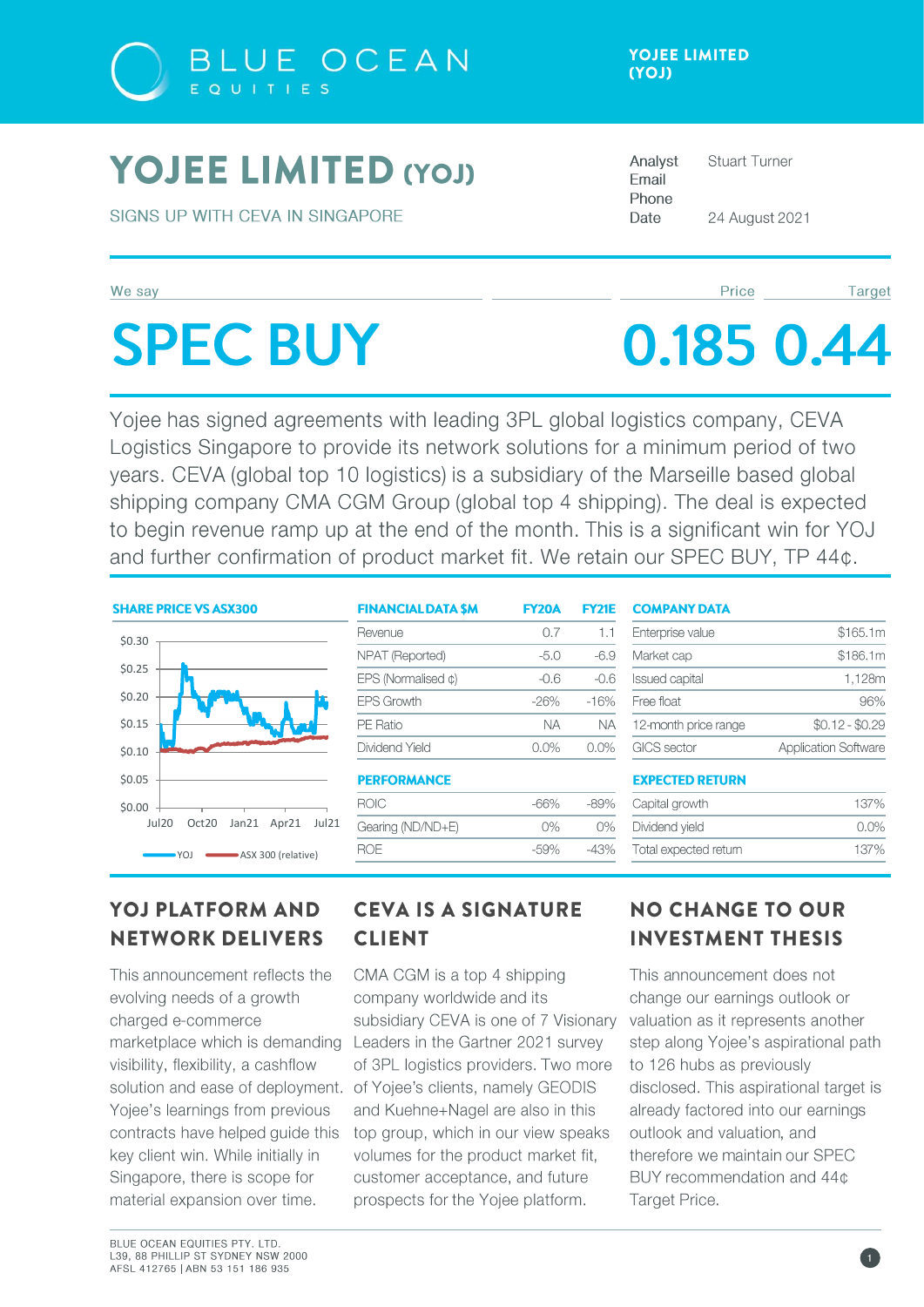

## **MAIN POINTS FROM BRIEFING**

- YOJ are on track to go-live at the first site with CEVA in Singapore by the end of the month. This will be co-incident with revenue generation.
- CEVA were particularly attracted to Yojee's solution because of the subcontractor network and the fact this network is already integrated with the Yojee platform.
- The subcontractor network is growing and is now strong in Singapore, Malaysia and Thailand.
- The initial contract is "pallet to parcel" and involves just land transport logistics at this stage.
- Yojee's fully digital solution will replace a couple of existing suppliers and is transformational for CEVA. The platform takes a situation with a relatively low degree of visibility and delivers a high degree of visibility for goods in transit.
- Being fully integrated, Yojee's platform can be made accessible in a relatively short space of time and a hub can be made live in 10 days according to CEO Ed Clarke.
- Yojee's platform is an "off the shelf" proposition for the client and therefor should ramp to revenue quicker.
- The platform delivers "end-to-end" capability and can be used for B2B activities, potentially offering a same day rapid response service.
- The platform will accelerate the cash cycle for CEVA which now begins digitally from the point where goods are signed for "on glass".
- Including the first CEVA Singapore hub, Yojee are now present in three client hubs in Singapore. This should expand to 4 or 5 within the next six months.



#### MAGIC QUADRANT FOR THIRD PARTY LOGISTICS, WORLDWIDE

Source: Gartner June 2021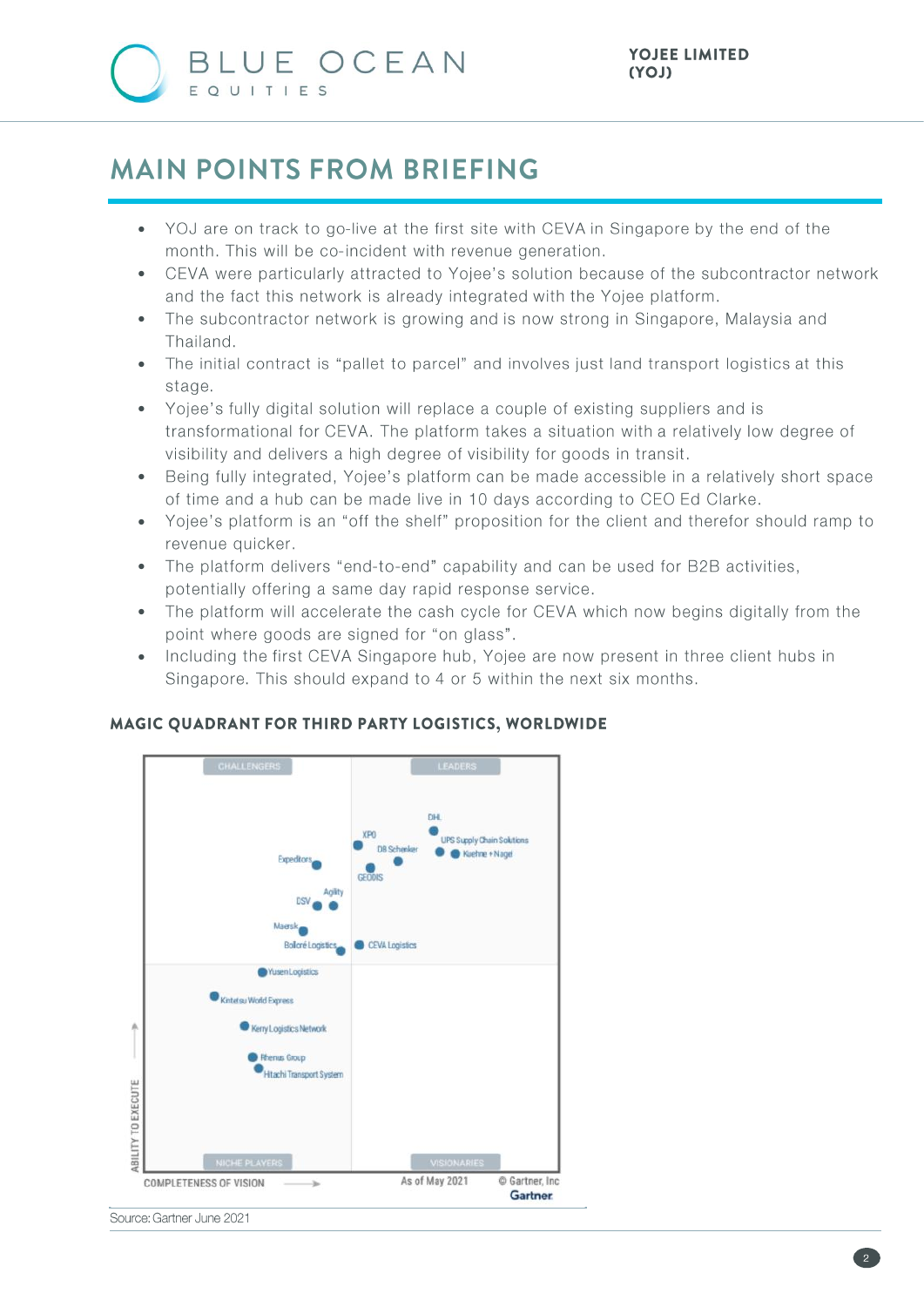

Payments for Acquisitions

**Net Investing Cash Flows** 

Net Financing Cash Flows

Cash at Beginning of Period

Change in Cash Held

Cash at End of Period

Payments for IP / Other

Net Share Issues

Net Borrowings

Dividends Paid

Adjustments

Other

 $0.0$ 

 $-1.2$ 

 $-1.2$ 

6.7

 $-0.2$ 

 $0.0$ 

 $-0.3$ 

 $6.2$ 

 $0.9$ 

 $3.4$ 

 $0.0\,$ 

 $4.3$ 

 $0.0$ 

 $-1.3$ 

 $-1.4$ 

19.5

 $0.0$ 

 $0.0$ 

 $0.0\,$ 

19.4

14.2

 $4.3$ 

 $0.0$ 

18.4

 $0.0$ 

 $-1.1$ 

 $-1.4$ 

 $0.0\,$ 

 $0.0$ 

 $0.0$ 

 $0.0\,$ 

 $0.0$ 

 $-5.1$ 

18.4

 $0.0$ 

 $13.3$ 

 $0.0$ 

 $-1.3$ 

 $-1.6$ 

 $0.0\,$ 

 $0.0$ 

 $0.0$ 

 $0.0\,$ 

 $0.0$ 

 $-3.3$ 

13.3

 $0.0$ 

 $10.1$ 

 $0.0$ 

 $-4.5$ 

 $-4.9$ 

 $0.0\,$ 

 $0.0$ 

 $0.0$ 

 $0.0\,$ 

 $0.0$ 

4.9

 $10.1$ 

 $0.0$ 

15.0

Dividend Yield

Payout Ratio

Franking

BVPS(\$)

NTAPS (\$)

EV/Revenue

EV/Revenue (at Target \$0.44)

EV/EBITDA (at Target \$0.44)

EV/EBITDA

 $P/BV$ 

P/NTA

 $0.0%$ 

 $0.0%$ 

 $$0.01$ 

19.9

 $$0.00$ 

46.9

 $252A$ 

725.4

**NA** 

**NA** 

0%

 $0.0%$ 

 $0.0%$ 

 $$0.02$$ 

 $$0.02$$ 

11.3

155.7

447.5

**NA** 

**NA** 

8.9

0%

 $0.0%$ 

 $0.0%$ 

 $$0.02$ 

11.9

 $$0.01$ 

15.5

57.0

**NA** 

163.7

**NA** 

0%

 $0.0%$ 

 $0.0%$ 

 $$0.01$ 

15.0

 $$0.01$ 

20.0

 $199$ 

**NA** 

57.3

**NA** 

0%

 $0.0%$ 

 $0.0%$ 

 $$0.02$ 

 $$0.01$ 

12.7

 $59$ 

13.8

16.9

39.8

 $9.2$ 

0%

#### YOJEE LIMITED (YOJ)

| <b>Stock Details</b>                      |                       |                     |                     |                           |               |                                         |                     |                         |                    |                      |                      |
|-------------------------------------------|-----------------------|---------------------|---------------------|---------------------------|---------------|-----------------------------------------|---------------------|-------------------------|--------------------|----------------------|----------------------|
| Recommendation                            | <b>BUY</b>            |                     |                     | 52 Week High              |               | \$0.29                                  |                     | Shares on Issue         |                    |                      | 1,127.7m             |
| Valuation                                 | \$0.44<br>52 Week Low |                     | \$0.12              |                           | Market Cap    |                                         |                     | \$186m                  |                    |                      |                      |
| Share price                               | \$0.185               |                     |                     | Avg Mthly Value           |               | \$8.4m                                  |                     | <b>Enterprise Value</b> |                    |                      | \$165m               |
| Upside/downside                           | 137%                  |                     |                     | <b>Financial Year End</b> |               | 30-June                                 |                     | <b>Free Float</b>       |                    |                      | 96%                  |
|                                           |                       |                     |                     |                           |               |                                         |                     |                         |                    |                      |                      |
| Profit & Loss (\$m)                       | <b>FY20A</b><br>0.7   | <b>FY21E</b><br>1.1 | <b>FY22E</b><br>2.9 | FY23E<br>8.3              | FY24E<br>28.0 | <b>Ratio Analysis</b><br>Revenue Growth | <b>FY20A</b><br>24% | <b>FY21E</b><br>62%     | <b>FY22E</b>       | <b>FY23E</b><br>186% | <b>FY24E</b><br>239% |
| <b>Operating Revenue</b><br>Other Revenue | 0.1                   | 0.0                 | 0.0                 | 0.0                       | 0.0           | <b>EBITDA Growth</b>                    | $-15%$              | 7%                      | 173%<br>2%         | 57%                  | 807%                 |
| <b>Total Revenue</b>                      | 0.8                   | 1.1                 | 2.9                 | 8.3                       | 28.1          | <b>EBIT Growth</b>                      | $-20%$              | $-33%$                  | 1%                 | 38%                  | 362%                 |
| <b>Operating Costs</b>                    | $-5.1$                | $-5.1$              | $-6.9$              | $-10.0$                   | $-16.1$       | <b>NPAT Growth</b>                      | $-35%$              | $-37%$                  | 17%                | 38%                  | 342%                 |
| <b>EBITDA</b> (Inc.Assoc)                 | $-4.3$                | $-4.0$              | $-3.9$              | $-1.7$                    | 11.9          |                                         |                     |                         |                    |                      |                      |
| D&A                                       | $-0.2$                | $-2.1$              | $-2.1$              | $-2.1$                    | $-2.1$        | <b>EBITDA Margin</b>                    | -660%               | $-377%$                 | $-136%$            | $-20%$               | 43%                  |
| EBIT                                      | $-4.6$                | $-6.1$              | $-6.0$              | $-3.7$                    | 9.8           | <b>EBIT Margin</b>                      | -696%               | $-571%$                 | $-207%$            | $-45%$               | 35%                  |
| Net Interest Expense                      | 0.0                   | 0.2                 | 0.3                 | 0.2                       | 0.2           | Tax Rate                                | $-11%$              | $-18%$                  | 0%                 | 0%                   | 15%                  |
| Pre-Tax Profit                            | $-4.5$                | $-5.8$              | $-5.7$              | $-3.5$                    | 10.0          | <b>NPAT Margin</b>                      | -768%               | $-649%$                 | $-196%$            | $-42%$               | 30%                  |
| <b>Tax Expense</b>                        | $-0.5$                | $-1.1$              | 0.0                 | 0.0                       | $-1.5$        |                                         |                     |                         |                    |                      |                      |
| <b>Minority Interests</b>                 | 0.0                   | 0.0                 | 0.0                 | 0.0                       | 0.0           | Net Debt (Cash)                         | $-4.1$              | $-18.3$                 | $-13.2$            | $-9.9$               | $-14.9$              |
| <b>NPAT Normalised</b>                    | $-5.0$                | -6.9                | $-5.7$              | $-3.5$                    | 8.5           | <b>Total Debt</b>                       | 0.2                 | 0.1                     | 0.1                | 0.1                  | 0.1                  |
| Pref Dividends                            | 0.0                   | 0.0                 | 0.0                 | 0.0                       | 0.0           | Current Debt / Total Debt               | 87.4%               | 100.0%                  | 100.0%             | 100.0%               | 100.0%               |
| One-Offs after tax                        | $-1.1$                | $-2.3$              | 0.0                 | 0.0                       | 0.0           |                                         |                     |                         |                    |                      |                      |
| <b>NPAT Reported</b>                      | $-6.2$                | $-9.1$              | -5.7                | $-3.5$                    | 8.5           | Net Debt / Equity                       | 0%                  | 0%                      | 0%                 | 0%                   | 0%                   |
|                                           |                       |                     |                     |                           |               | Net Debt / Net Debt + Equity            | 0%                  | 0%                      | 0%                 | 0%                   | 0%                   |
| Balance Sheet (\$m)                       | <b>FY20A</b>          | <b>FY21E</b>        | <b>FY22E</b>        | FY23E                     | <b>FY24E</b>  | <b>EBIT Interest Cover</b>              | Large               | Large                   | Large              | Large                | Large                |
| Cash                                      | 4.3                   | 18.4                | 13.3                | 10.1                      | 15.0          | Total Debt / EBITDA (x)                 | 0.0                 | 0.0                     | 0.0                | 0.0                  | 0.0                  |
| Inventory                                 | 0.0                   | 0.0                 | 0.0                 | 0.0                       | 0.0           |                                         |                     |                         |                    |                      |                      |
| Receivables                               | 0.2                   | 0.2                 | 0.5                 | 1.4                       | 4.6           | <b>EBITDA Cash Conversion</b>           | 97%                 | 102%                    | 102%               | 113%                 | 93%                  |
| Other                                     | 0.1                   | 0.1                 | 0.1                 | 0.1                       | 0.1           | <b>NPAT Cash Conversion</b>             | 85%                 | 80%                     | 102%               | 115%                 | 92%                  |
| <b>Current Assets</b>                     | 4.5                   | 18.7                | 13.9                | 11.5                      | 19.7          | Free Cashflow (FCF)                     | $-4.1$              | $-4.0$                  | $-4.0$             | $-2.0$               | 9.4                  |
| PPE                                       | 0.2                   | 0.2                 | 0.3                 | 0.4                       | 0.5           | FCF / Operating Cashflow                | 100%                | 104%                    | 108%               | 117%                 | 96%                  |
| Intangibles / Software                    | 5.3                   | 4.7                 | 3.9                 | 3.4                       | 6.0           |                                         |                     |                         |                    |                      |                      |
| Other                                     | 0.0                   | 0.0                 | 0.0                 | 0.0                       | 0.0           | Working Capital / Sales                 | $-4.3%$             | 0.9%                    | 2.8%               | 2.8%                 | 2.7%                 |
| <b>Non-Current Assets</b>                 | 5.5                   | 4.9                 | 4.2                 | 3.8                       | 6.5           | Maintenance Capex / Sales               | 1%                  | 15%                     | 10%                | 3%                   | 2%                   |
| <b>Total Assets</b>                       | 10.0                  | 23.6                | 18.1                | 15.3                      | 26.2          | Software Capex / Sales                  | 0%                  | 121%                    | 37%                | 16%                  | 16%                  |
|                                           |                       |                     |                     |                           |               | Maint Capex / Depreciation              | 4%                  | 84%                     | 150%               | 150%                 | 150%                 |
| Payables                                  | 0.2                   | 0.1                 | 0.4                 | 1.0                       | 3.5           | <b>DUPONT ANALYSIS</b>                  |                     |                         |                    |                      |                      |
| <b>Interest Bearing Liabs</b>             | 0.2                   | 0.1                 | 0.1                 | 0.1                       | 0.1           | <b>EBIT Margin</b>                      | $-696.1%$           | -570.9%                 | $-206.6%$          | $-45.2%$             | 34.9%                |
| Other                                     | 0.4                   | 0.4                 | 0.4                 | 0.4                       | 0.4           | x Interest Burden                       | 1.0                 | 1.0                     | 0.9                | 0.9                  | 1.0                  |
| <b>Current Liabilities</b>                | 0.7                   | 0.6                 | 0.8                 | 1.5                       | 3.9           | x Tax Burden                            | 1.1                 | 1.2                     | 1.0                | 1.0                  | 0.9                  |
| <b>Interest Bearing Liabs</b>             | 0.0                   | 0.0                 | $0.0\,$             | 0.0                       | 0.0           | Asset Turnover<br>x                     | 0.1                 | 0.1                     | 0.1                | 0.5                  | 1.4                  |
| Other                                     | 0.1                   | 0.2                 | 0.2                 | 0.2                       | 0.2           | <b>ROA</b><br>$=$                       | $-53.8%$            | $-41.0%$                | $-27.2%$           | $-21.1%$             | 41.0%                |
| <b>Non-Current Liabilities</b>            | 0.1                   | 0.2                 | 0.2                 | 0.2                       | 0.2           | Leverage<br>x                           | 1.1                 | 1.1                     | 1.0                | 1.1                  | 1.2                  |
| <b>Total Liabilities</b>                  | 0.9                   | 0.8                 | 1.0                 | 1.7                       | 4.1           | $= ROE$                                 | $-58.6%$            | $-43.1%$                | $-28.5%$           | $-22.9%$             | 47.7%                |
| <b>Contributed Equity</b>                 | 31.7                  | 51.8                | 51.8                | 51.8                      | 51.8          | <b>ROIC</b>                             | $-66.3%$            |                         | $-89.1\% -100.3\%$ | $-69.5%$             | 125.9%               |
| Reserves + Retained                       | $-22.5$               | $-29.1$             | $-34.7$             | $-38.2$                   | $-29.7$       |                                         |                     |                         |                    |                      |                      |
| Minorities & Convertibles                 | 0.0                   | 0.0                 | $0.0\,$             | $0.0\,$                   | 0.0           | Shares On Issue (million)               | 985.3               | 1,100.5                 | 1,100.5            | 1,100.5              | 1,100.5              |
| <b>Total Equity</b>                       | 9.2                   | 22.8                | 17.1                | 13.6                      | 22.1          | EFPOWA (million)                        | 906.4               | 1,069.0                 | 1,100.5            | 1,100.5              | 1,100.5              |
|                                           |                       |                     |                     |                           |               |                                         |                     |                         |                    |                      |                      |
| Cashflow Statement (\$m)                  | <b>FY20A</b>          | <b>FY21E</b>        | <b>FY22E</b>        | FY23E                     | <b>FY24E</b>  | Share Price: \$0.19                     | <b>FY20A</b>        | <b>FY21E</b>            | <b>FY22E</b>       | FY23E                | FY24E                |
| Gross Operating Cash Flow                 | $-4.2$                | $-4.1$              | $-4.0$              | $-1.9$                    | 11.1          | Normalised EPS (¢)                      | $-0.6$              | $-0.6$                  | $-0.5$             | $-0.3$               | 0.8                  |
| Net Interest                              | 0.0                   | 0.2                 | 0.3                 | 0.2                       | 0.2           | EPS Growth                              | $-25.6%$            | $-16.1%$                | 19.8%              | 38.1%                | 342.1%               |
| Tax Paid                                  | 0.0                   | 0.0                 | 0.0                 | 0.0                       | $-1.5$        | PE                                      | ΝA                  | ΝA                      | ΝA                 | ΝA                   | 23.9                 |
| Other                                     | 0.1                   | 0.0                 | 0.0                 | 0.0                       | 0.0           | FCFPS (c)                               | $-0.5$              | $-0.4$                  | -0.4               | $-0.2$               | 0.9                  |
| <b>Net Operating Cash Flows</b>           | $-4.1$                | $-3.8$              | $-3.7$              | $-1.7$                    | 9.8           | P/FCF                                   | ΝA                  | ΝA                      | ΝA                 | ΝA                   | 21.6                 |
| Payments for PPE                          | 0.0                   | $-0.2$              | $-0.3$              | $-0.3$                    | $-0.4$        | DPS(¢)                                  | $0.0\,$             | 0.0                     | 0.0                | 0.0                  | $0.0\,$              |